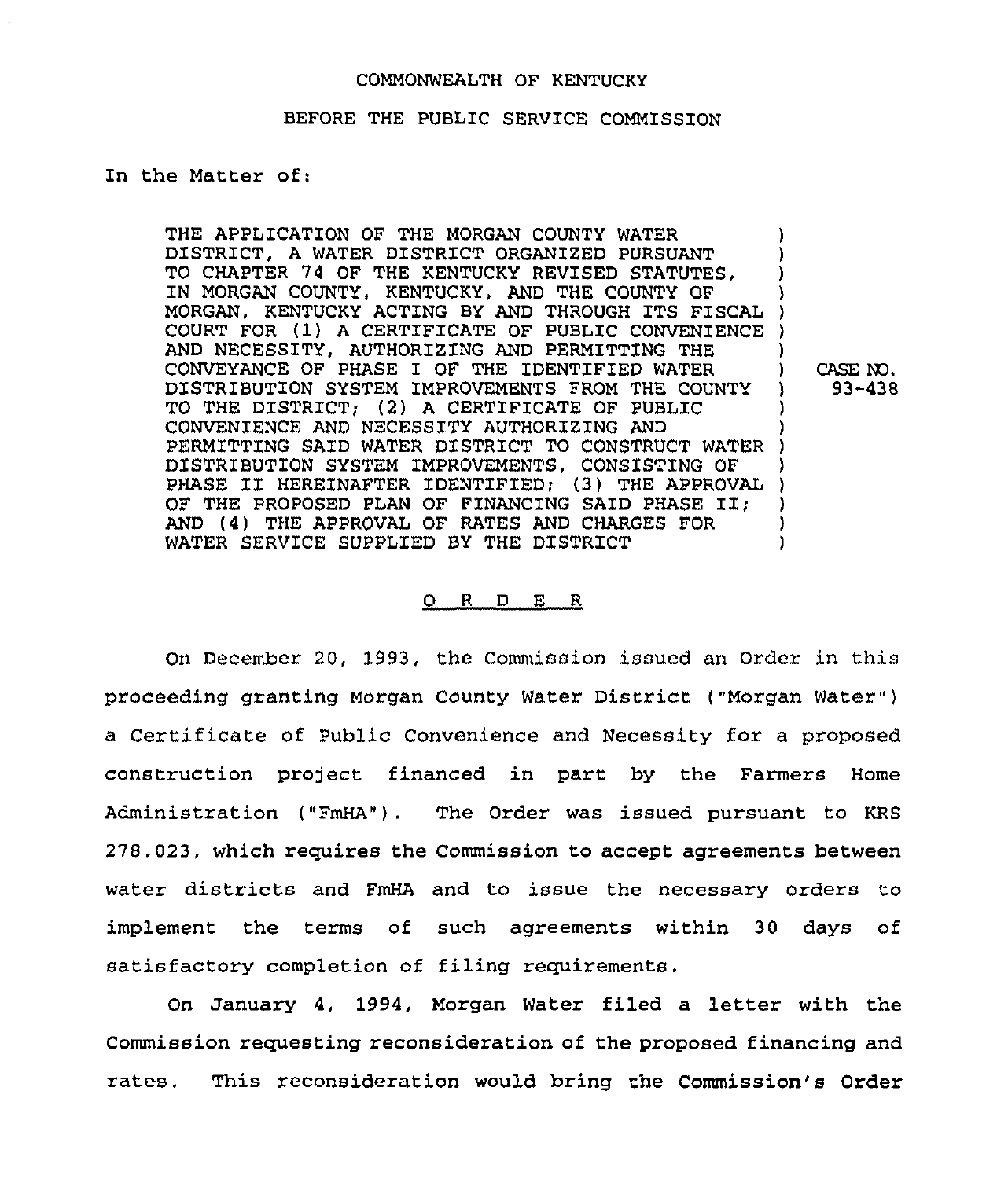into agreement with FmHA's Amended Letter of Conditions. The Commission will treat Morgan Water's letter as a Motion. The Commission's December 20, 1993 Order states as follows:

> [a] \$792,000 waterworks improvement project<br>. . . Project funding includes a \$300,000 loan from FmHA, a 8235,000 grant from FmHA, a \$195,000 grant from the Appalachian Regional Commission ("ARC") and \$62,000 from applicants for service in the proposed service area.

IT IS THEREFORE ORDERED that:

1. Morgan Water's motion for reconsideration is hereby granted.

2. The financial arrangements for this case are amended to read as follows:

> (a) \$795,000 waterworks improvement project<br>. . . Project funding includes a \$317,000 loan from FmHA, a \$283,000 grant from FmHA, and a \$ 195,000 grant from the Appalachian Regional Commission ("ARC").

3, The rates set out in Appendix A, which is attached hereto and incorporated herein, are the rates approved for service rendered on and after the date of this Order.

4. All other terms and provisions of the Commission's December 20, 1994 Order are hereby reaffirmed.

 $-2-$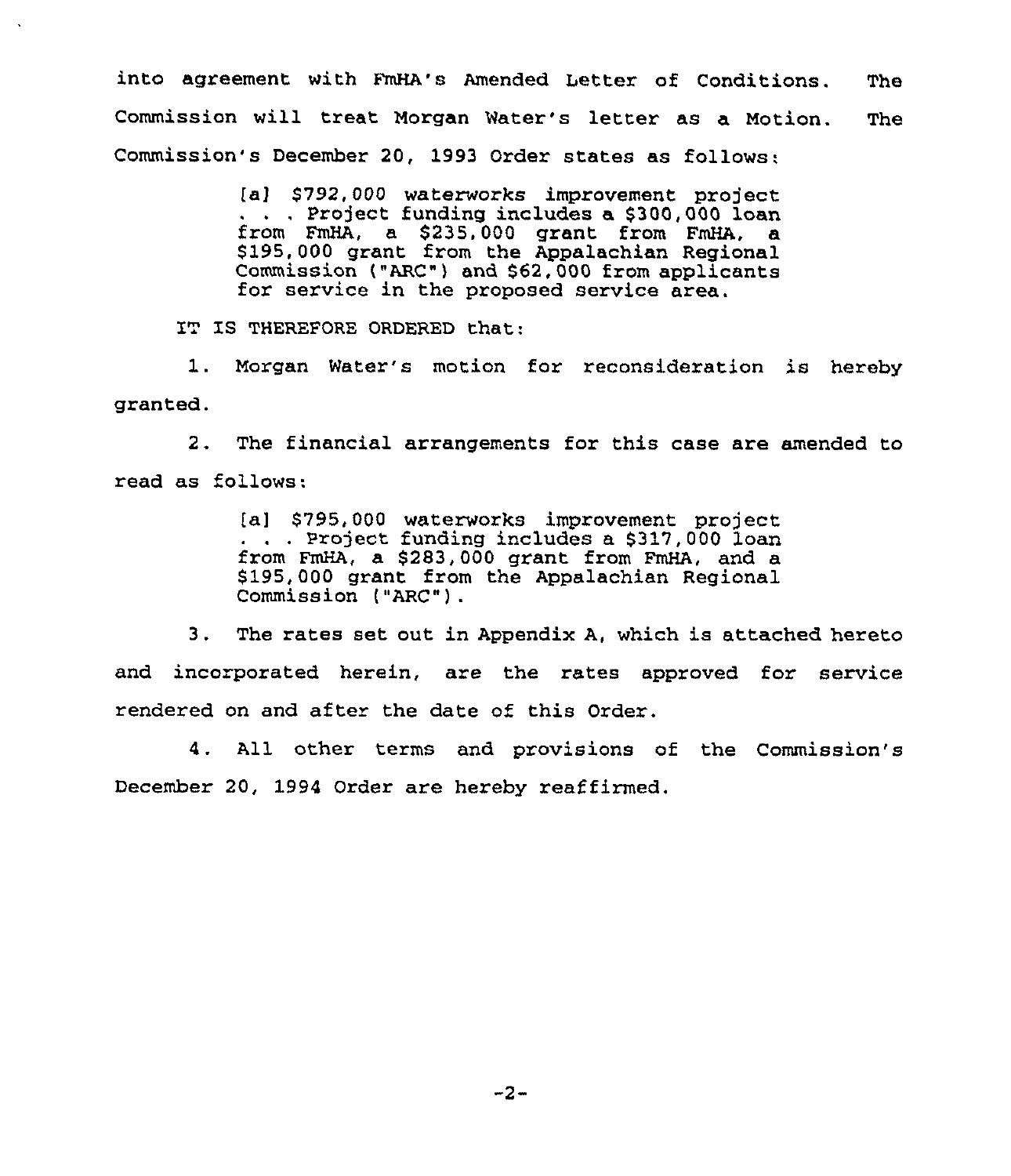Done at Frankfort, Kentucky, this 24th day of January, 1994.

PUBLIC SERVICE COMMISSION

 $Chairman$ RVIC<br>C  $\frac{1}{2}$ )<br>Ce  $hat{r}$ man

Hida K Breathith

ATTEST:

 $\bullet$ 

Executive Director